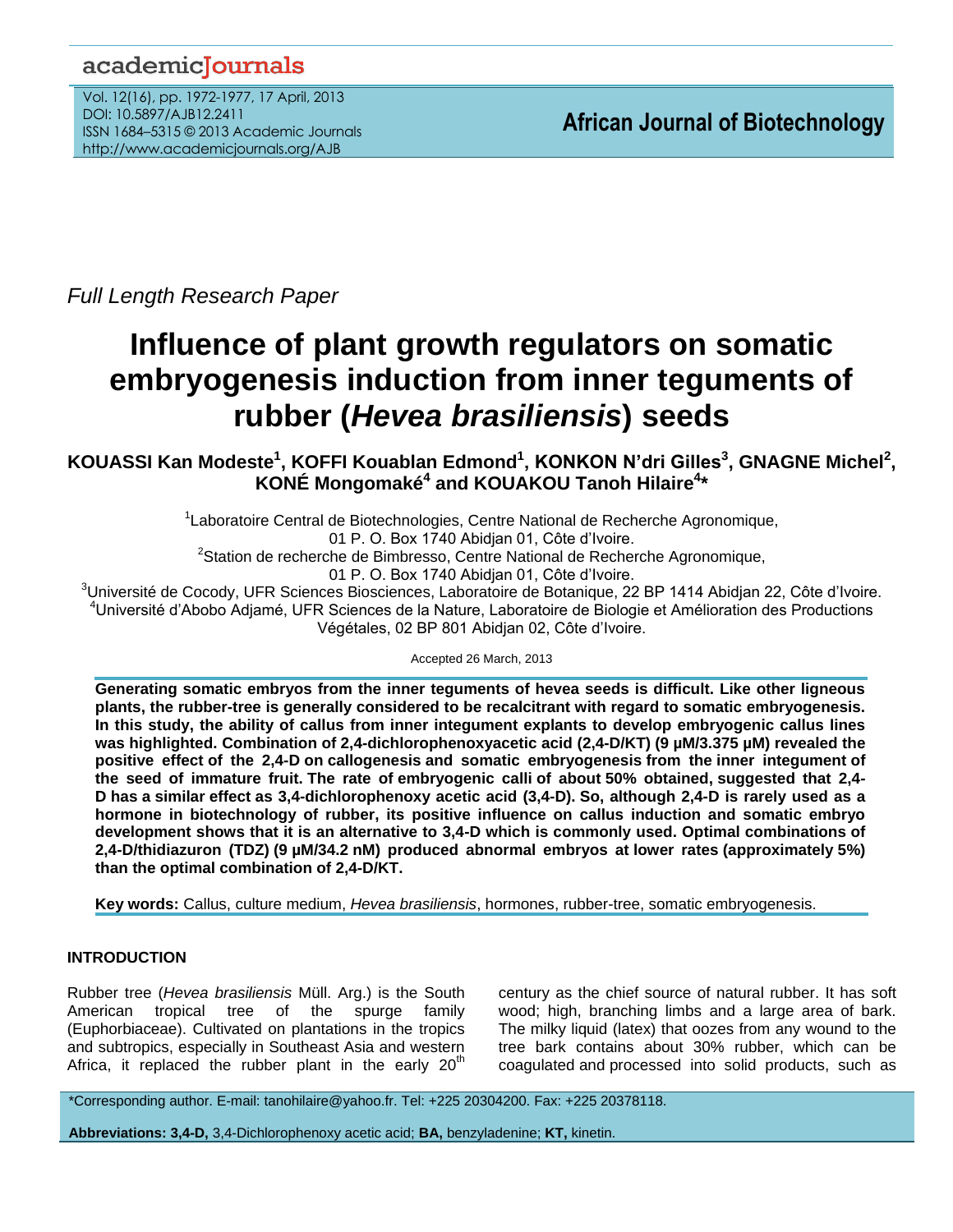tires. Latex can also be concentrated for producing dipped goods, such as surgical gloves.

Nowadays, rubber plantations are established with grafted clones. In the same plantation, half of grafted trees provide 70 to 80% of production (Langlois, 1965). A part of this difference is attributed to the interaction between the rootstock and the scion (Carron et al*.*, 1989). To face these various constraints that are linked to clonal heterogeneity, vigor decline and production related to grafting, somatic embryogenesis was suggested. Since it was used with the inner tegument of rubber's immature seed, somatic embryogenesis recorded some progress regarding the use of growth regulators. The efficiency of various somatic embryogenesis protocols described in rubber depends on the cultivars, as some of them are recalcitrant to *in vitro* culture (El Hadrani et al., 1991). One of the major bottlenecks in somatic embryogenesis procedures is the production of primary calli. Exogenous auxins and cytokinins are main plant growth regulators (PGRs) involved in the control of cell division and differentiation (Féher et al., 2003). The role of these PGRs in the regeneration performance of several plants has been previously described (Zouine et al., 2005; Sané et al., 2006; Zouzou et al., 2008; Ashrafi et al., 2010; Yapo et al., 2011). Different combinations of growth regulators were experimented to obtain more embryogenic calli less subject to browning. In this regard, 9 µM of 2,4-dichlorophenoxyacetic acid (2,4-D) and a combination with 5.7 µM of indolylacetic acid (AIA) were experimented by Carron and Enjarlic (1985). Later, 3,4 dichlorophenoxy acetic acid (3,4-D) was preferred to 2,4- D (Michaux-Ferrière and Carron, 1989). This auxin was first combined with 9  $\mu$ M of benzyladenine (BA) during the induction of somatic embryogenic phase. In addition, Kinetin (KT) was then preferred to the BA (Montoro et al., 1992). In spite of growth regulators combination research, this protocol is not under full control yet. Carron et al. (1995) reported the fugacity of the embryogenic capacity and the low rate embryos conversion into plantlets. It is therefore of importance to optimize the somatic embryogenesis conditions in rubber which is generally considered to be recalcitrant with regard to somatic embryogenesis (El Hadrami et al., 1991). However, much research input and further refinement considering different growth regulators key factor for devising efficient protocol with particular reference to somatic embryogenesis pathway of rubber is required.

To our knowledge, 2,4-D, KT and thidiazuron (TDZ) combination have never been experimented during the somatic embryogenesis from the inner teguments of rubber. This research is aimed at improving the productions of embryogenic calli. In the present study, the effect of various PGRs, particularly of the auxin, 2,4-D and of the cytokinines, KT and TDZ on the embryogenic calli induction of inner tegument of rubber was explored. The hormonal conditions for the proliferation of calli and the development of somatic embryos were also investigated by combining various concentrations of PGRs.

#### **MATERIALS AND METHODS**

#### **Plant material and preparation of explants**

Our study was implemented from the inner teguments obtained from seed of immature fruit of rubber. Fruits were harvested after eight to 10 weeks of anthesis in PB 260 clone of rubber. Fruits were harvested in plantations of the Centre National de Recherche Agronomique (CNRA) of Côte d'Ivoire between May and June. Fruits were sterilised with 2.45% aqueous solution of sodium hypochlorite for 30 min and followed by three washings with autoclaved distilled water. Seeds were then extracted by section of the fruit and their inner teguments were aseptically cut into fragments of 5 mm in length. They were then transferred onto Petri dishes containing 30 ml of medium. All the explants were transferred for callus induction with various growth regulators concentrations.

#### **Callus induction**

Inner teguments were put in Petri dish containing 30 ml of medium. Mineral basic medium of MB supplemented with 125 mM  $KH_{2}PO_{4}$ (MBm) was used. It is a modified Murashige and Skoog (1962) medium that contained 234 mM sucrose, 30  $\mu$ M AgNO<sub>3</sub> and Fossard vitamins (Fossard, 1976) without choline chloride. MBm medium was fortified with different concentrations of 2,4-D (4.5 and 9.0 µM) and KT (1.25, 2.25, 3.375 and 4.5 µM). 2,4-D and KT were used alone or in combination (Table 1). Effect of 2,4-D at 9.0 µM in combination with four concentrations of TDZ (11.40, 22.80, 34.20 and 45.60 nM) were also tested (Table 2). Media were solidified with 2 g/L gelrite (Sigma Chemical Co.), subjected to pH 5.8 before autoclaving (120°C). A total of 13 different hormonal combinations were tested. The effect of the hormonal composition was evaluated by counting the calli obtained after 25 days of culture in the dark at  $27 \pm 2^{\circ}$ C. Percentage of callogenic explants (PCE) were evaluated as follows: PCE = (Number of callus/Total number of explants)  $x$ 100.

#### **Somatic embryos induction**

The primary calli were chopped with a scalpel and subcultured in embryogenesis induction media for somatic embryos induction. Calli were cultured on 2,4-D and KT combination medium as well as 2,4-D and TDZ combination medium to investigate their effect on somatic embryogenesis. M0 contained 2,4-D (9.0 µM); used as control. Cultures were maintained through subculturing on the same medium condition for three times with intervals of 25 days in the dark at 27  $\pm$  2 °C. At the end of the third subculture (75 days), the percentage of embryogenic calli (PEC) was evaluated [PEC = (Number of embryogenic calli/ Total number of callogenic explants) x100].

#### **Statistical analysis**

Data were subjected to analysis of variance (ANOVA) using XLSTAT 7.5.3 program and significant differences among treatments were compared using Duncan test at 5%. Fisher Protected LSD test at  $P < 0.01$  level of significance was used. The means are the result of ten replicates (one replicate containing 30 explants).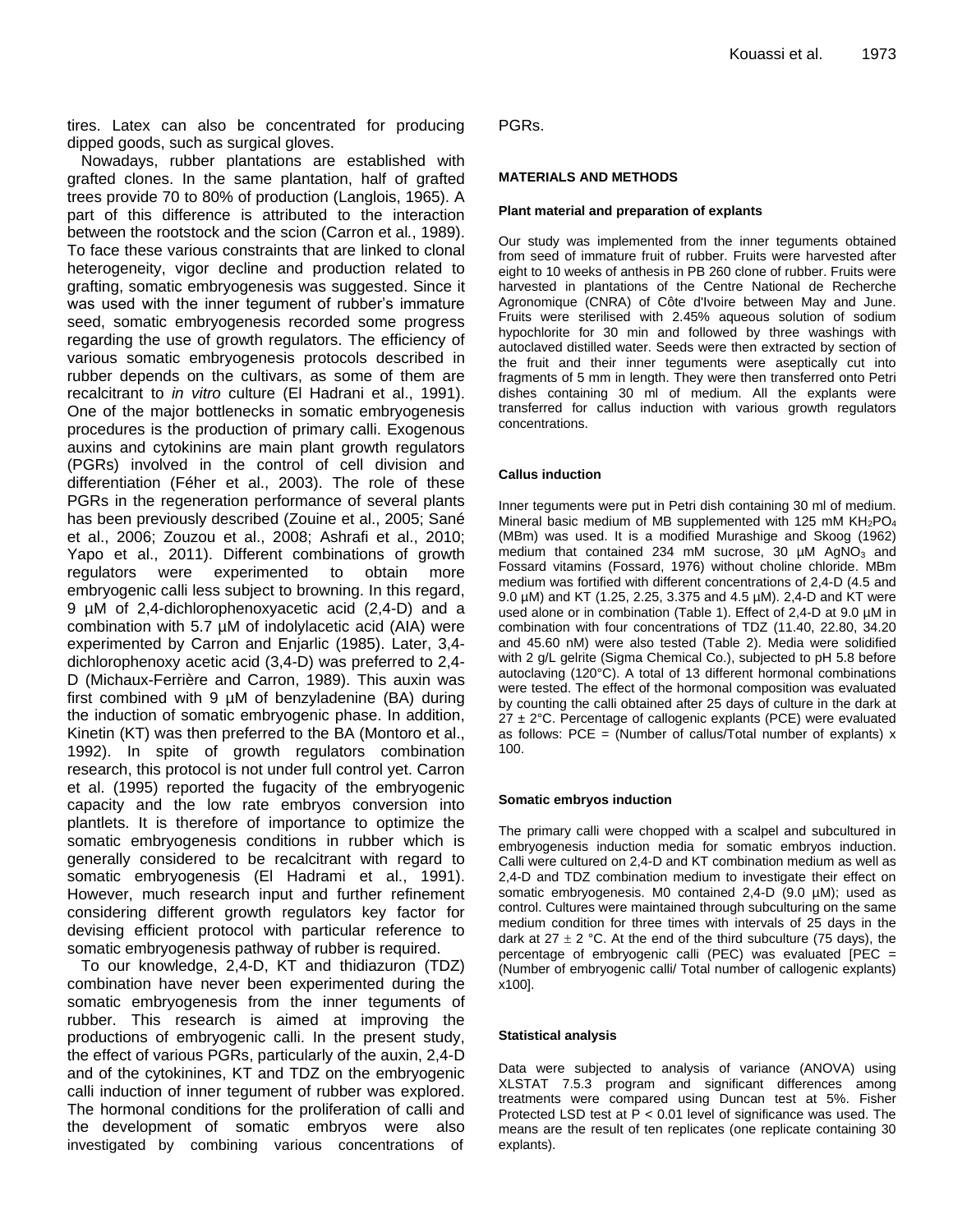| Media code     | Concentration of plant growth regulator |                 |  |
|----------------|-----------------------------------------|-----------------|--|
|                | $2,4-D$ ( $\mu$ M)                      | $KT$ ( $\mu$ M) |  |
| M 1            | 4.5                                     | 1.25            |  |
| M <sub>2</sub> | 4.5                                     | 2.25            |  |
| M <sub>3</sub> | 4.5                                     | 3.375           |  |
| M 4            | 4.5                                     | 4.5             |  |
| M 5            | 9.0                                     | 1.25            |  |
| M 6            | 9.0                                     | 2.25            |  |
| M 7            | 9.0                                     | 3.375           |  |
| M 8            | 9.0                                     | 4.5             |  |

**Table 1.** Combination of 2,4-D and kinetin added in medium for callus induction.

**2,4-D,** 2,4-dichlorophenoxyacetic acid; **KT,** kinetin.

**Table 2.** Combination of 2,4-D and TDZ added in medium for callus induction

| Media | Concentration of plant growth regulator |          |  |
|-------|-----------------------------------------|----------|--|
| code  | 2,4-D $(\mu M)$                         | TDZ (nM) |  |
| M0    | 9.0                                     |          |  |
| M 9   | 9.0                                     | 11.4     |  |
| M 10  | 9.0                                     | 22.8     |  |
| M 11  | 9.0                                     | 34.2     |  |
| M 12  | 9.0                                     | 45.6     |  |

**2,4-D,** 2,4-dichlorophenoxyacetic acid; **TDZ,** thidiazuron.

### **RESULTS**

After 25 days of culture, explants were covered with compact yellow calli. After transfer in embryogenic media, the colour of these calli turned to brown at the end of 75 days of incubation with appearance of somatic embryos (Figure 1).

#### **Combination of 2,4-D and KT**

Callus were produced in all media containing 2,4-D/KT combination. Percentage of callogenic explants was influenced by the balance of growth regulator. Variables 2,4-D, KT and their interaction explained 91% of the variability observed during callogenesis (data not show). Moreover, they influenced significantly ( $P < 0.0001$ ) the callogenesis. Taken individually, the percentage of callogenic explants increased when the 2,4-D concentration also increased from 4.5 to 9.0 µM.

The difference between the effects of these two concentrations on callogenesis was significant (P < 0.0001). The Duncan's test allowed the division of the eight induction media into two different classes on the basis of 2,4-D effect on callogenesis. The first class was constituted by the most callogenic media with a mean of 81.11% callogenic explants (data not show). These media contained 9.0 µM 2,4-D (M5, M6, M7 and M8). The second class was defined by the least callogenic media with an average of 50.56% callogenic explants (data not show). These media contained 4.5 µM of 2,4-D (M1, M2, M3 and M4). Thus, 9.0  $\mu$ M 2,4-D was more callogenic than 4.5 µM (Table 3). The influence of the kinetin concentration on callogenesis was significant  $(P = 0.001)$ . The percentage of callogenic explants increased when the concentrations of KT were superior to the weakest concentration  $(1.125 \mu M)$  (Table 4). The combined effect of the various levels of the factors 2,4-D and KT on callogenesis revealed three classes. The class of the most callogenic media included media combining 9.0 µM 2,4-D with various concentrations of KT (3.375; 2.25; 4.5 and 1.125 µM). The moderately callogenic media was formed by 4.5 µM 2,4-D combined with KT varying from 2.25 to 4.5 µM. The media combining 4.5 µM 2,4-D to 1.125 KT µM were the least callogenic. 2,4-D, KT and their interaction expressed 87% of the variability observed during somatic embryogenesis induction (data not show). In addition, they have, in general, significantly influenced  $(P = 0.0001)$  the induction of embryogenic calli. All combinations of 2,4-D/KT were proved to be embryogenic, except M1 medium consisting of 4.5 µM 2,4-D combined with 1.125 µM KT. The most embryogenic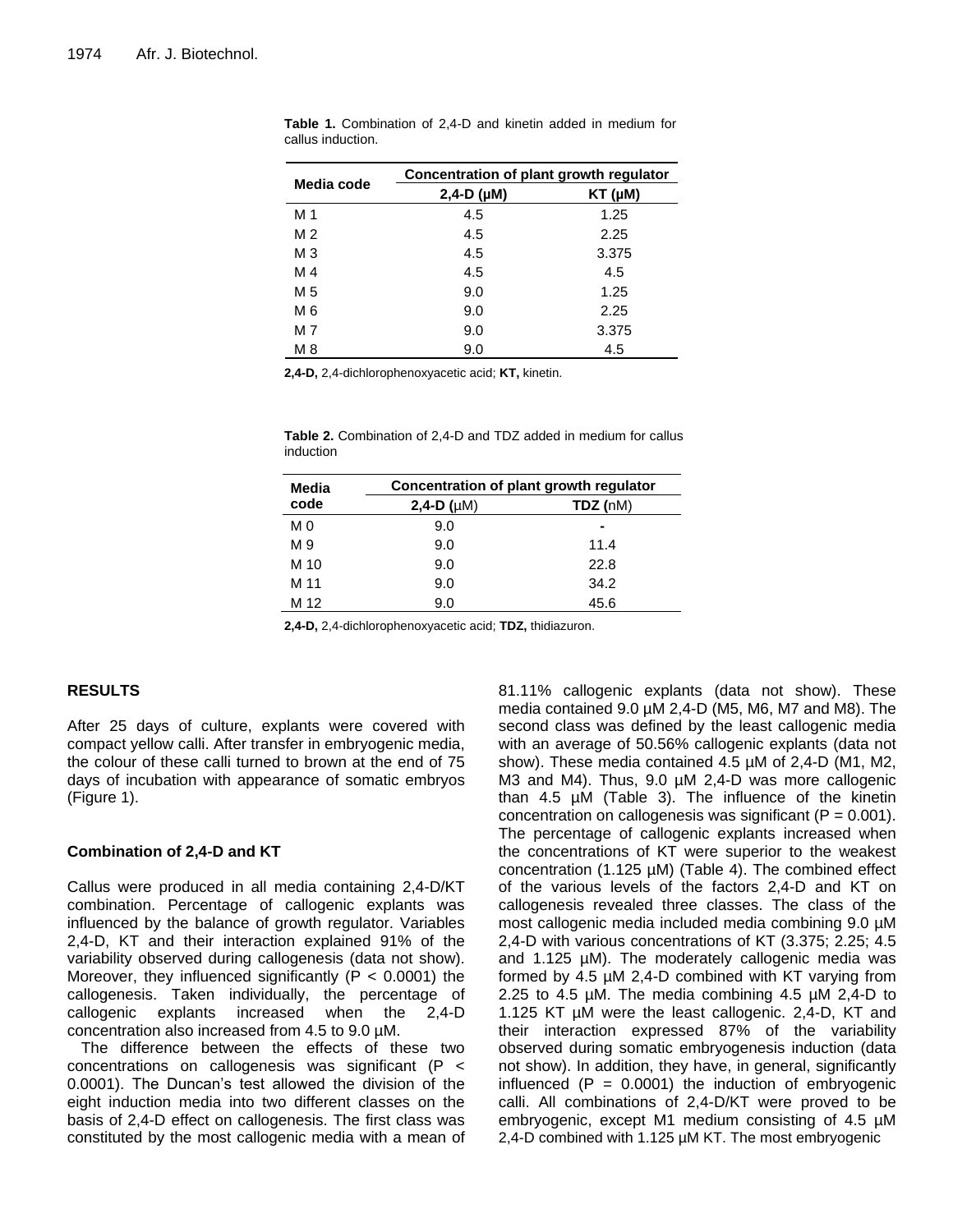

**Figure 1. Embryogenic callus induction from inner tegument of** *Hevea*  Callogenic explants (Gx0.26); **b)** embryogenic callus (Gx12.5) ; **c)** embryogenic cell; **d)** non-embryogenic cell. **Figure 1.** Embryogenic callus induction from inner tegument of *Hevea brasiliensis* fruit in clone PB 260. **a)**

**Table 3.** Effect of 2,4-D and kinetin concentration on callogenesis **PB 260.** induction from inner tegument of *Hevea brasiliensis* fruit in clone

| <b>Hormone</b>    | <b>Explants forming callus (%)</b> |  |
|-------------------|------------------------------------|--|
| 2,4-D $(\mu M)$   |                                    |  |
| 4.5               | $50.56 \pm 3.30^b$                 |  |
| 9                 | $81.11 \pm 2.41^a$                 |  |
|                   |                                    |  |
| Kinetin $(\mu M)$ |                                    |  |
| 1.125             | $55.56 \pm 9.60^b$                 |  |
| 2.25              | $65.00 \pm 7.32^{\circ}$           |  |
| 3.375             | $75.00 \pm 6.34$ <sup>d</sup>      |  |
| 4.5               | $67.78 \pm 5.95^{\text{cd}}$       |  |

Values for each parameter followed by a different letter within each column are significantly different by Duncan test (P< 0.05). Each value represents the mean of ten replicates;  $\pm$  SD, standard deviation; 2,4-D, 2,4-dichlorophenoxyacetic acid.

medium was M7 (9 µM 2,4-D/3.375 µM KT).

However, it is interesting to reveal that the concentrations 2.25 and 3.375 µM KT promoted somatic embryogenesis induction regardless of the concentration of 2,4-D (Table 4).

#### **Combination of 2,4-D/TDZ**

The influence of 2,4-D/TDZ combination was consigned in Table 5. Compact callus were observed in media fortified with different concentrations of TDZ (11.4, 22.8, 34.2 and 45.6 nM) in combination with 2,4-D (9.0 µM) alone. The induction media had significantly influenced (P  $= 0.0001$ ) the percentage of callogenesis because they explain 83% of total variability (data not show). M11 medium (34.2 nM TDZ) was the most callogenic whereas M9 medium (11.4 nM TDZ) was the less callogenic. M10 (22.8 nM) and M11 (34.2 nM) media had callogenesis

rates significantly more elevated than those of the controls. Thus, 2,4-D use alone promotes callogenesis but combination with TDZ improved callus induction. The percentage of embryogenic calli was not significantly different in the four media containing TDZ (0 to 4.96%). Only 21% of the variability observed as regard the percentage of embryogenesis was explained by the induction media. Embryogenic calli were observed on M10 (3.57%) and M11 (4.96%) media.

## **DISCUSSION**

In the present study, 2,4-D alone favored the induction of callogenesis; the emphasis was put on the search for the influence of its association with two cytokinins, KT and TDZ. A factorial influence in the case of the association of 2,4-D/KT showed that the percentage of callogenic explants increased in proportion with the concentration of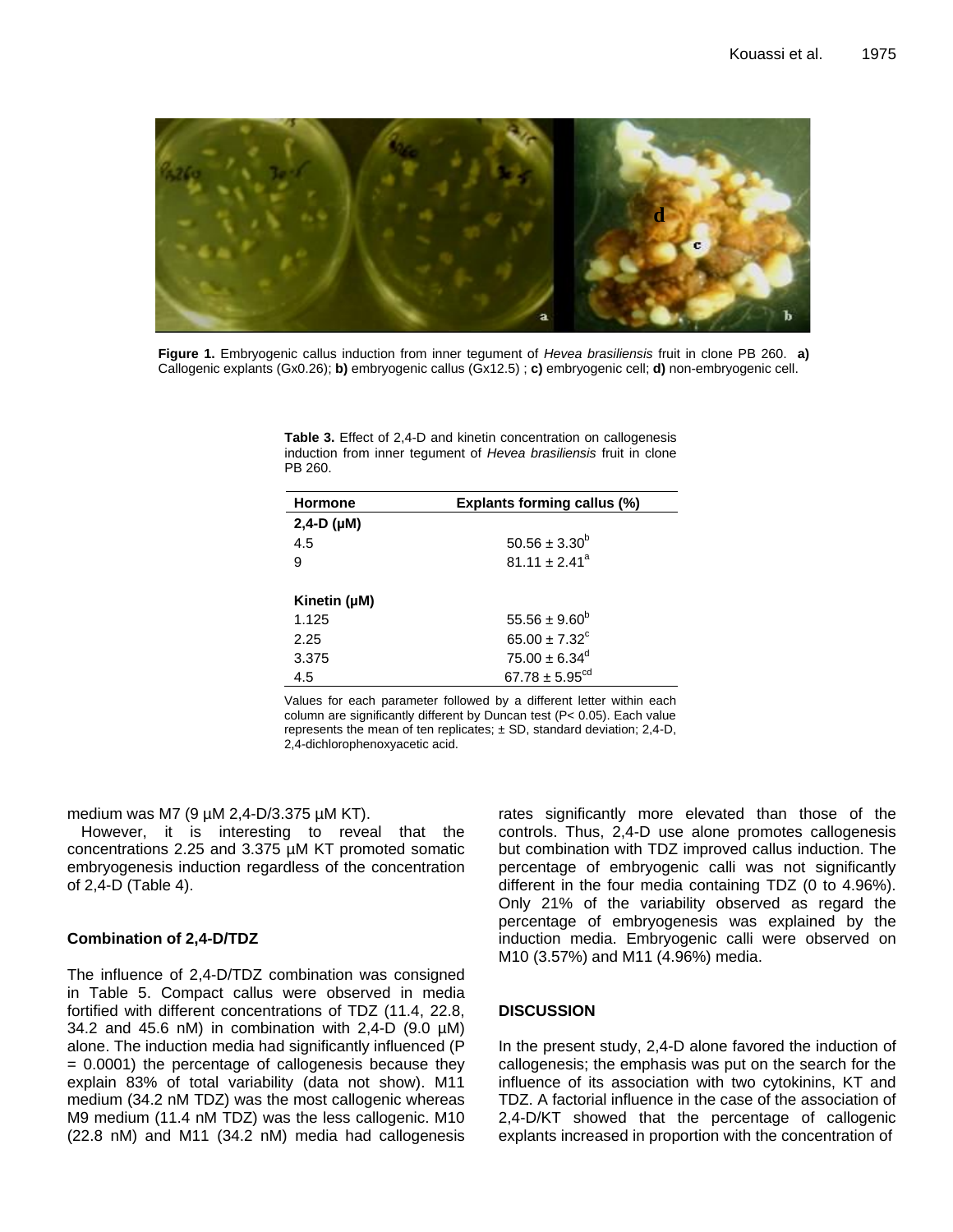| <b>Hormone</b>     |              | <b>Explants forming callus</b> | <b>Embryogenic callus</b> |                                |
|--------------------|--------------|--------------------------------|---------------------------|--------------------------------|
| $2,4-D$ ( $\mu$ M) | Kinetin (µM) | Code media                     | (%)                       | (%)                            |
| 4.5                | 1.25         | M1                             | $34.44 \pm 3.93^{\circ}$  |                                |
| 4.5                | 2.25         | M <sub>3</sub>                 | $50.00 \pm 4.04^b$        | $21.67 \pm 5.00^e$             |
| 4.5                | 3.375        | M4                             | 61.11 $\pm 2.00^b$        | $22.22 \pm 5.07^e$             |
| 4.5                | 4.5          | M <sub>5</sub>                 | $56.67 \pm 2.03^b$        | $05.33 \pm 1.33^a$             |
| 9.0                | 1.25         | M <sub>6</sub>                 | $76.67 \pm 2.03^a$        | $35.19 \pm 7.76^c$             |
| 9.0                | 2.25         | M7                             | $80.00 \pm 5.13^a$        | $16.45 \pm 3.67$ <sup>ei</sup> |
| 9.0                | 3.375        | M <sub>8</sub>                 | $88.89 \pm 1.00^a$        | $46.74 \pm 3.65^b$             |
| 9.0                | 4.5          | M <sub>9</sub>                 | $78.89 \pm 7.22^a$        | $07.58 \pm 2.09$ <sup>f</sup>  |

**Table 4**. Effect of 2,4-D and Kinetin combination on callogenesis and somatic embryogenesis from inner tegument of *Hevea brasiliensis* fruit in clone PB 260.

Values for each parameter followed by a different letter within each column are significantly different by Duncan test (P< 0.05). Each value represents the mean of ten replicates.

**Table 5**. Effect of 2,4-D (9.0 µM) and TDZ combination on callogenesis and somatic embryogenesis from inner tegument of *Hevea brasiliensis* fruit in clone PB 260

| <b>Hormone</b>     |          | <b>Explants forming callus</b> | <b>Embryogenic callus</b> |                   |
|--------------------|----------|--------------------------------|---------------------------|-------------------|
| $2,4-D$ ( $\mu$ M) | TDZ (nM) | Code media                     | (%)                       | (%)               |
| 9.0                |          | M0                             | $42.71 \pm 5.24^c$        | $0^{\mathsf{a}}$  |
| 9.0                | 11.4     | M9                             | $56 \pm 8.3^{bc}$         | ∩ª                |
| 9.0                | 22.8     | M <sub>10</sub>                | $70 \pm 6.12^{ab}$        | $3.57 \pm 1.57^d$ |
| 9.0                | 34.2     | M11                            | 76.67±6.01 <sup>a</sup>   | $4.96 \pm 2.37^d$ |

Values for each parameter followed by a different letter within each column are significantly different by Duncan test (P< 0.05). Each value represents the mean of ten replicates; ± SD (standard deviation); 2,4-D (2,4-dichlorophenoxyacetic acid), TDZ (thidiazuron).

2,4-D (from 4.5 to 9.0  $\mu$ M). These results dealing with 2,4-D were similar with those of Carron (1982) which indicated that the level of callus proliferation stemming from epicotyl fragments of *Hevea* increased in the same sense that the concentration of 2,4-D until 9.0  $\mu$ M and beyond the threshold of toxicity was reached. Kumari et al. (1999) showed from the immature anthers of *Hevea* that the percentage of callogenic explants increased when the concentration of 2,4-D increased from 2.0 m to 3.0 mg/l and decreased when this concentration was 1.0 mg/l. Growth regulators play a key role by intervening in the reactions that lead to a reorientation of the program of gene expression. This expression can lead either to an unorganized growth of the cells (callus) without embryogenesis or to a polarized growth leading to a somatic embryogenesis (Dudits et al*.*, 1995). In the present study, the embryogenesis was induced when the 2,4-D with 4,5 or 9.0 µM was associated to KT (2.25 or 3.375 µM). Montoro et al*.* (1993) reported with clone PB 260 that percentages values of embryogenic calli varied from 32 to 48% when the concentrations of 3,4-D or KT varied from 2.25 to 9.0 µM. This study registered 47% of embryogenic calli on the induction medium containing 9.0 µM 2,4-D/3.375 µM KT. This rate is comparable to those

obtained in other studies using 3,4-D and KT to induce the embryogenesis from the inner tegument of the seed. The present results evidenced that an inappropriate concentration of 2,4-D combined with an inadequate or a suboptimum concentration of cytokinin may consider the 2,4-D as not very suitable for somatic embryogenesis from inner tegument of rubber's fruit. Actually, 2,4-D is considered as a growth regulator conducive to somatic embryogenesis from the inner tegument of the immature rubber's fruit. It could therefore be used as an alternate solution to 3,4-D.

TDZ has never been used as cytokinin for rubber's callogenesis and embryogenesis. The combination of 2,4-D/TDZ used in this study helped obtain compact calli with a percentage of callogenic induction of more than 70%. Embryogenic calli were induced from 4 to 5% on medium containing 9.0 µM of 2,4-D/34.2 nM of TDZ and 9 µM of 2,4-D/22.80 nM of TDZ. These rates were weaker than those one obtained with the combination of 9 µM of 2,4-D/3.375 µM of KT. Indeed, an optimum association of 2,4-D/cytokinin favorably influences the rate of somatic embryogenesis induction. In addition, all the somatic embryos obtained with TDZ were abnormal. This suggests that the optimal concentrations of this